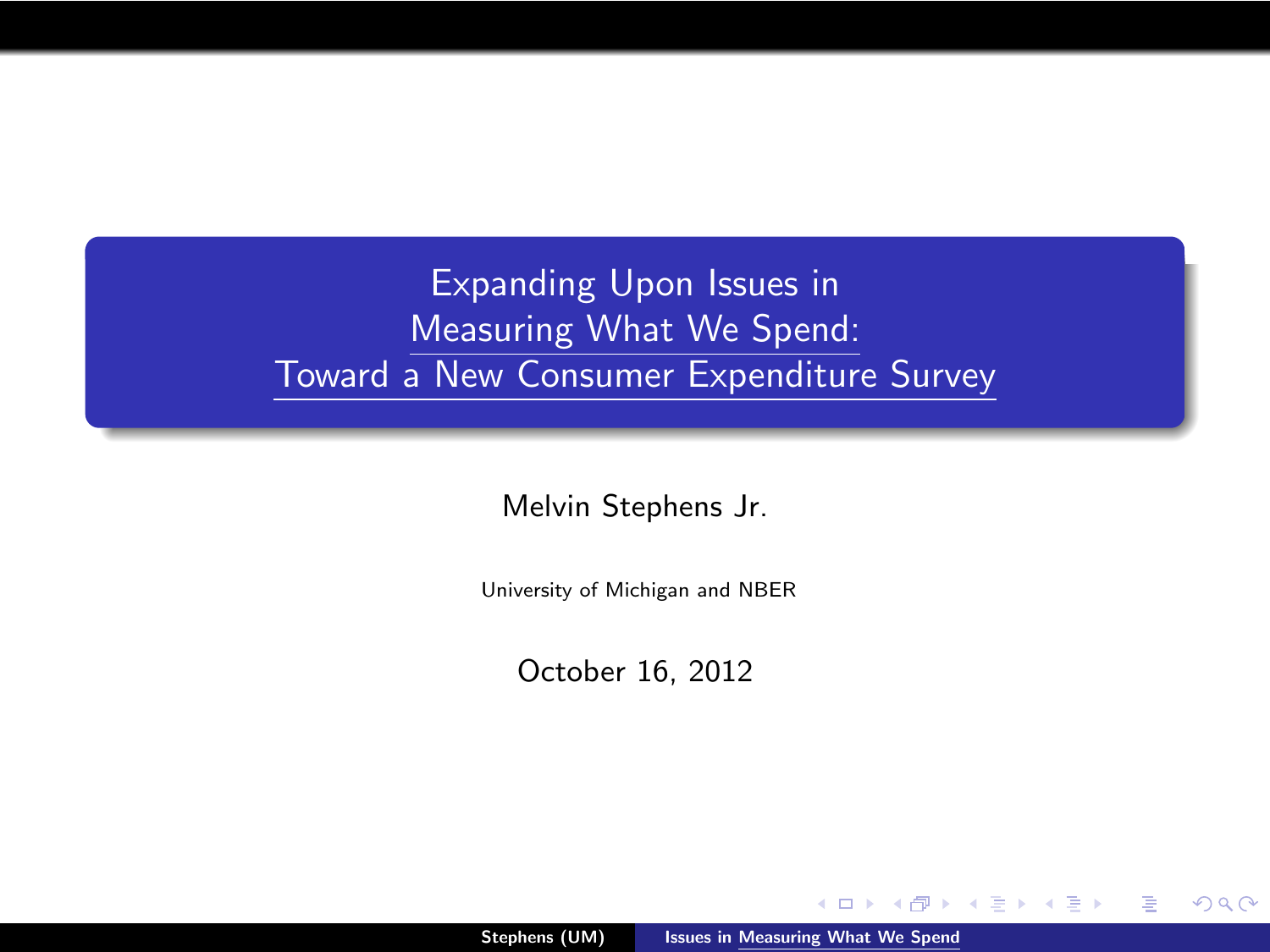- The report contains the results of tremendous efforts by the panel to
	- synthesize a wealth of information (prior research, workshops, etc.)
	- identify potential improvements in the collection of expenditure data
	- produce prototype surveys that meet the CE requirements while improving the overall quality of the CE data
	- do so within a relatively short period of time

ヨコ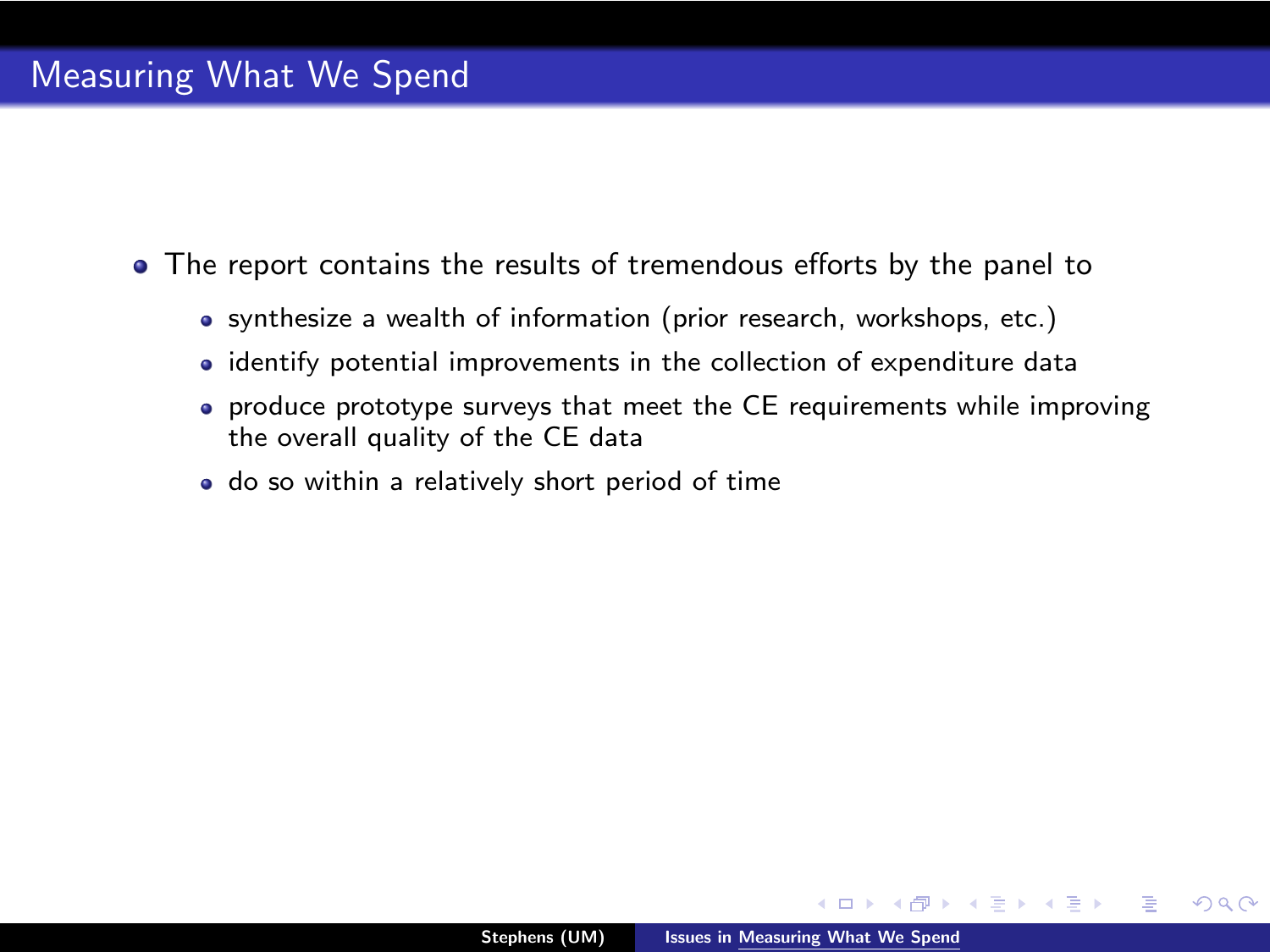- The report contains the results of tremendous efforts by the panel to
	- synthesize a wealth of information (prior research, workshops, etc.)
	- identify potential improvements in the collection of expenditure data
	- produce prototype surveys that meet the CE requirements while improving the overall quality of the CE data
	- do so within a relatively short period of time
- While agreeing with the vast majority of the report, three of us felt that there were some important areas that may be overlooked and/or were underdeveloped.
- Our discussion is labelled as a "dissent" in the report, but not really.
- This presentation highlights these issues.

不是 下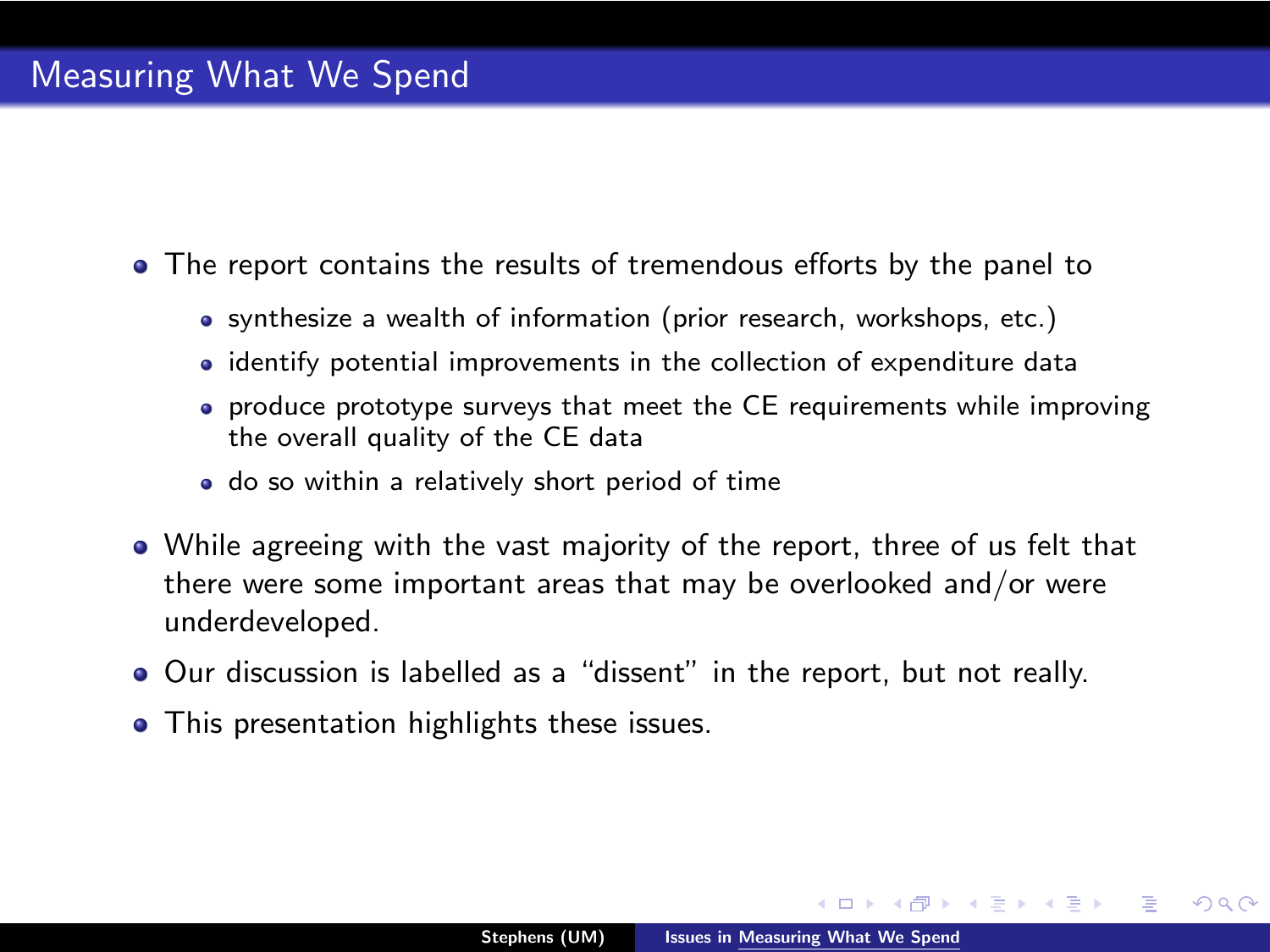- While the goal is to develop a new methodology, there are many lessons to be learned from existing surveys.
	- The report suggests expanding diary-style data collection
	- Also states that existing interview and diary survey data are not comparable

 $2Q$ 

∍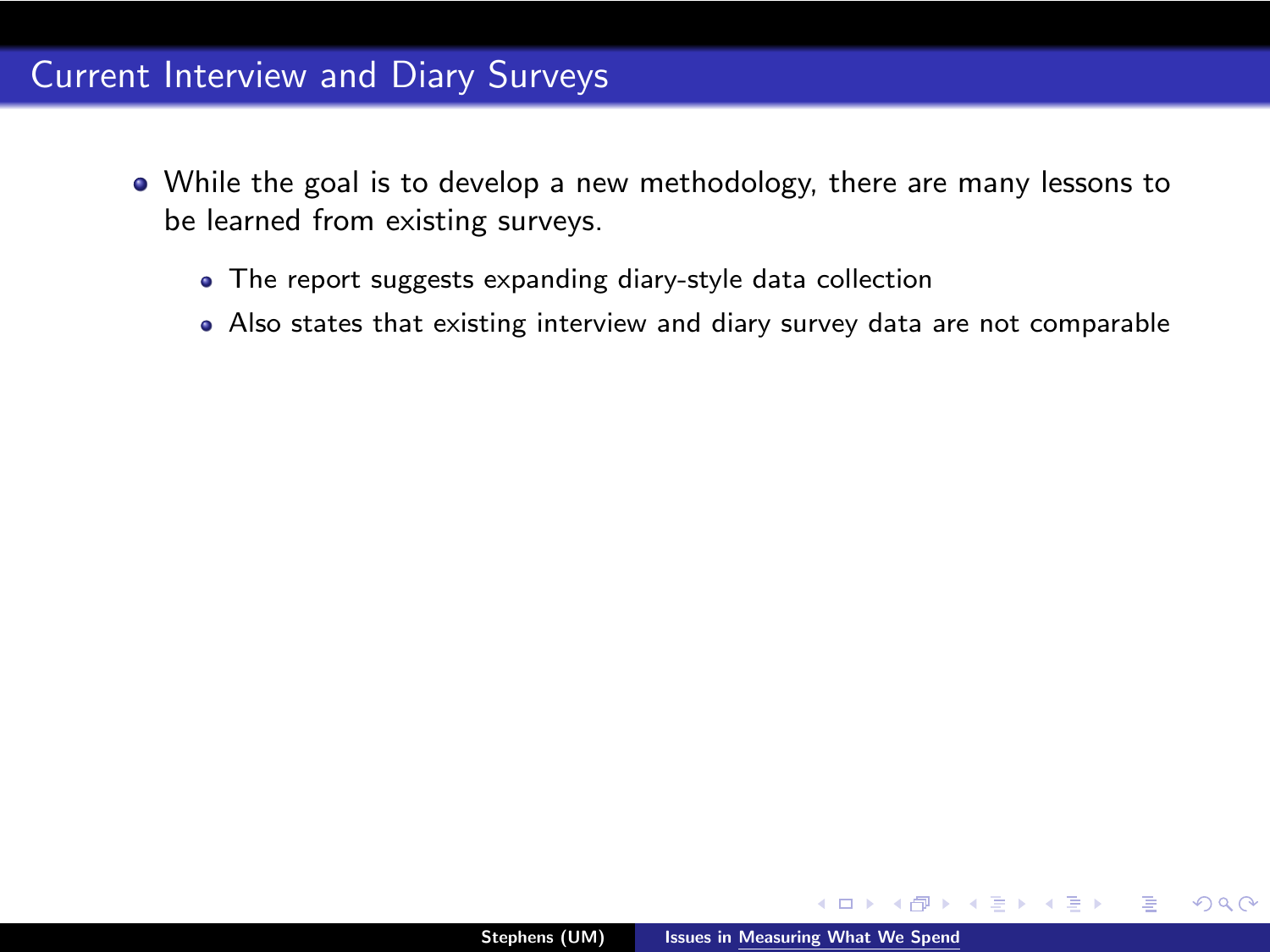- While the goal is to develop a new methodology, there are many lessons to be learned from existing surveys.
	- The report suggests expanding diary-style data collection
	- Also states that existing interview and diary survey data are not comparable
- Recent bias and precision estimates compare these two methods (Bee et al 2012).
	- Most interview survey expenditure categories are closer to national income account totals than are diary survey categories.
	- Nearly all diary survey categories have much higher dispersion than the corresponding interview categories.

 $\rightarrow$   $\equiv$   $\rightarrow$ 

 $\Omega$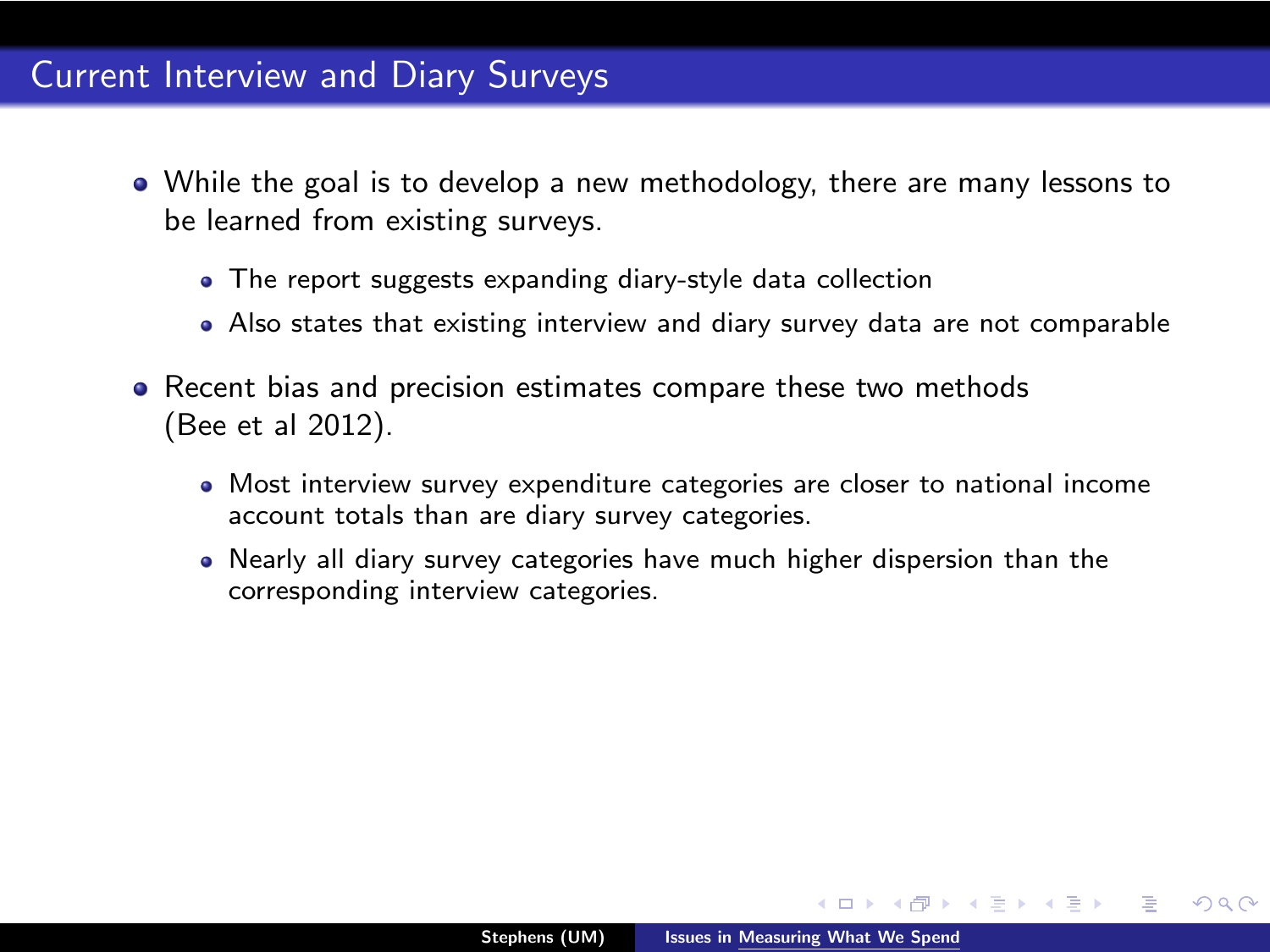- While the goal is to develop a new methodology, there are many lessons to be learned from existing surveys.
	- The report suggests expanding diary-style data collection
	- Also states that existing interview and diary survey data are not comparable
- Recent bias and precision estimates compare these two methods (Bee et al 2012).
	- Most interview survey expenditure categories are closer to national income account totals than are diary survey categories.
	- Nearly all diary survey categories have much higher dispersion than the corresponding interview categories.
- Recent evidence from Canadian survey redesign
	- Switch from interview to diary led to 9-14 percent more under-reporting on average (Debreuil et al. 2011).

一4 語 ト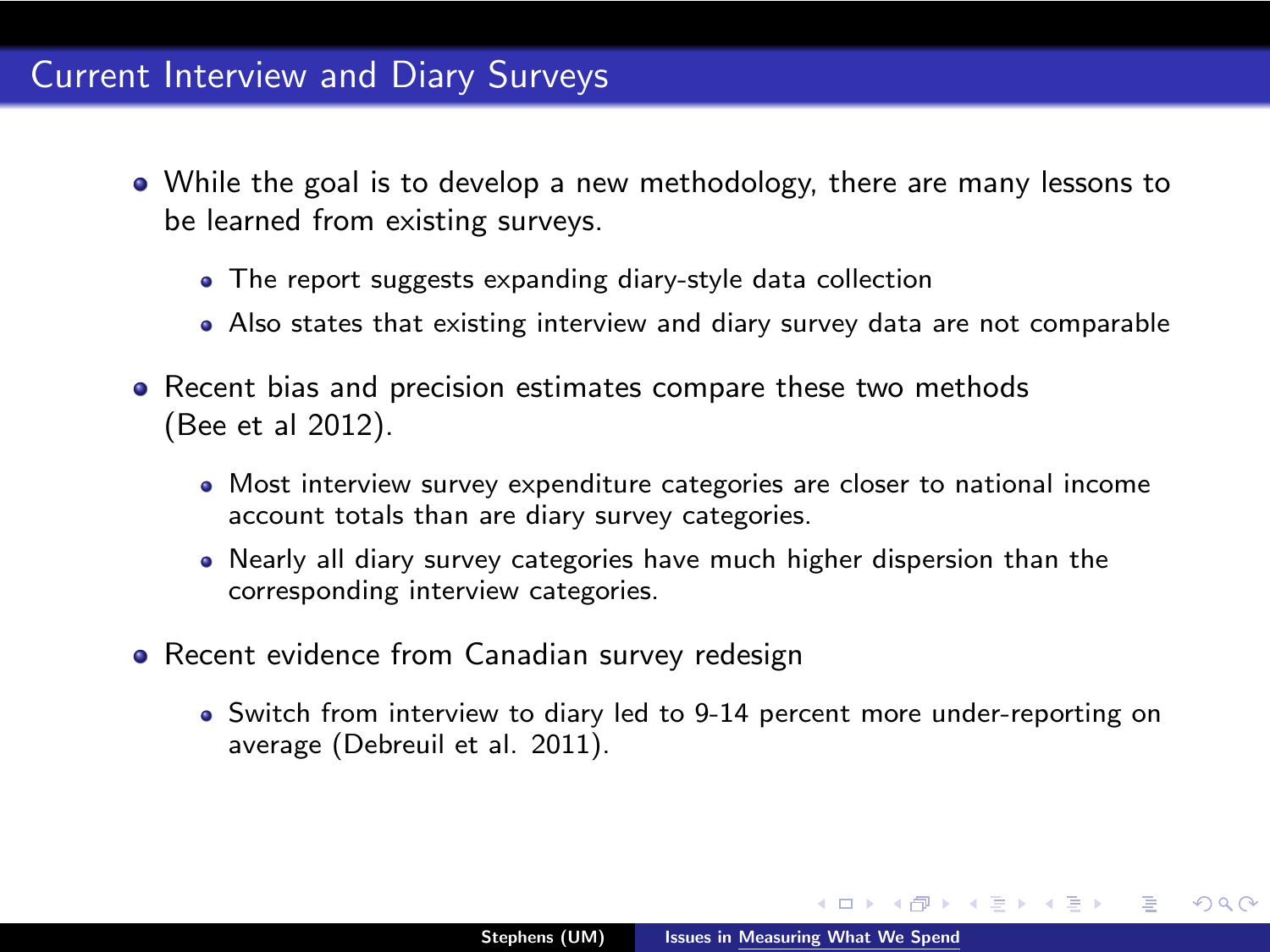- While the goal is to develop a new methodology, there are many lessons to be learned from existing surveys.
	- The report suggests expanding diary-style data collection
	- Also states that existing interview and diary survey data are not comparable
- Recent bias and precision estimates compare these two methods (Bee et al 2012).
	- Most interview survey expenditure categories are closer to national income account totals than are diary survey categories.
	- Nearly all diary survey categories have much higher dispersion than the corresponding interview categories.
- Recent evidence from Canadian survey redesign
	- Switch from interview to diary led to 9-14 percent more under-reporting on average (Debreuil et al. 2011).
- Diary survey which includes use of incentives and multiple respondents with tablet technology are primary features of report

 $\rightarrow$   $\equiv$   $\rightarrow$ 

ミッ

 $2Q$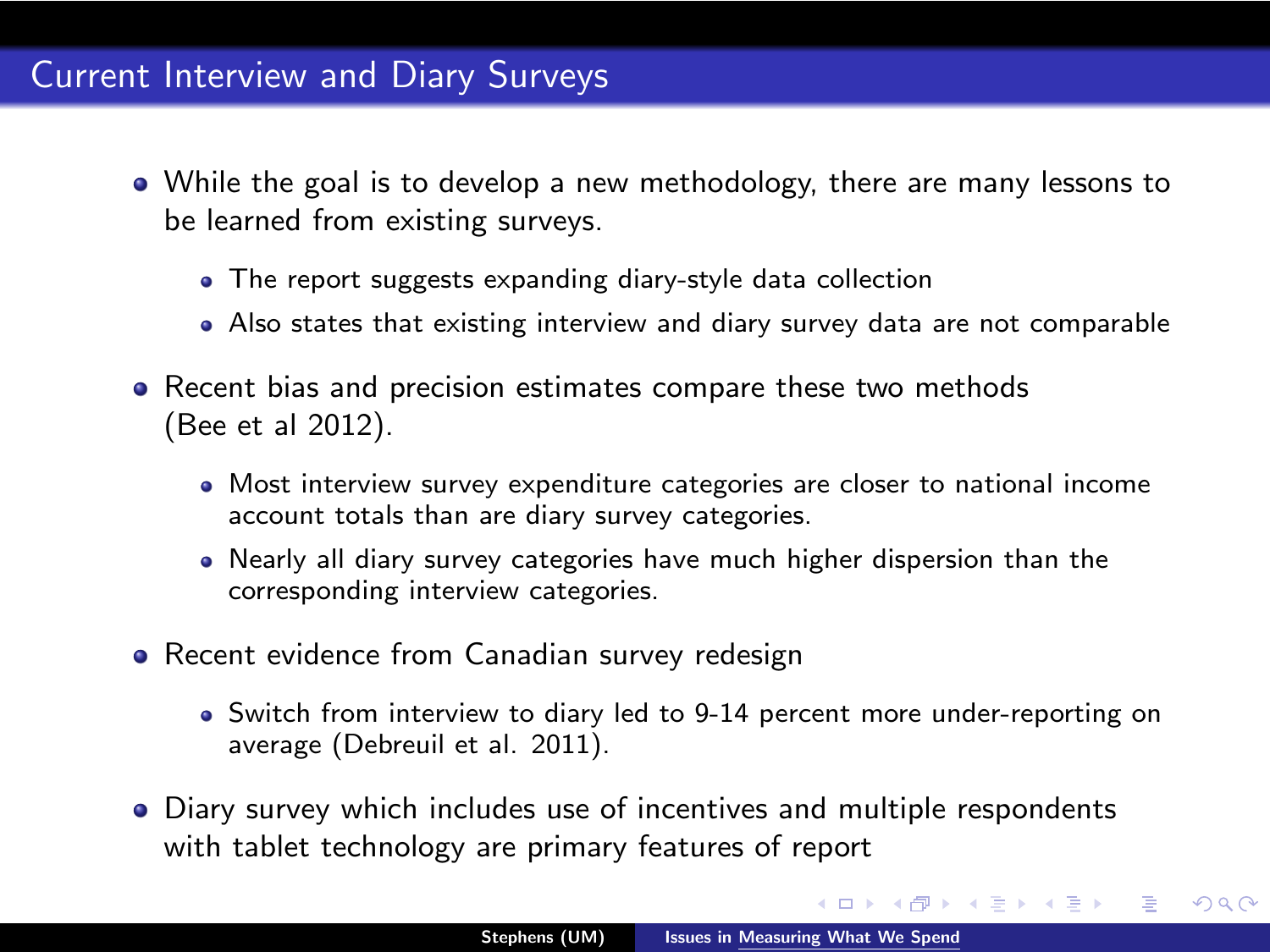While we are very positive about the redesigns, there are elements which would be helpful to address

 $-10.5$ 

ミメ メミメ

G

 $299$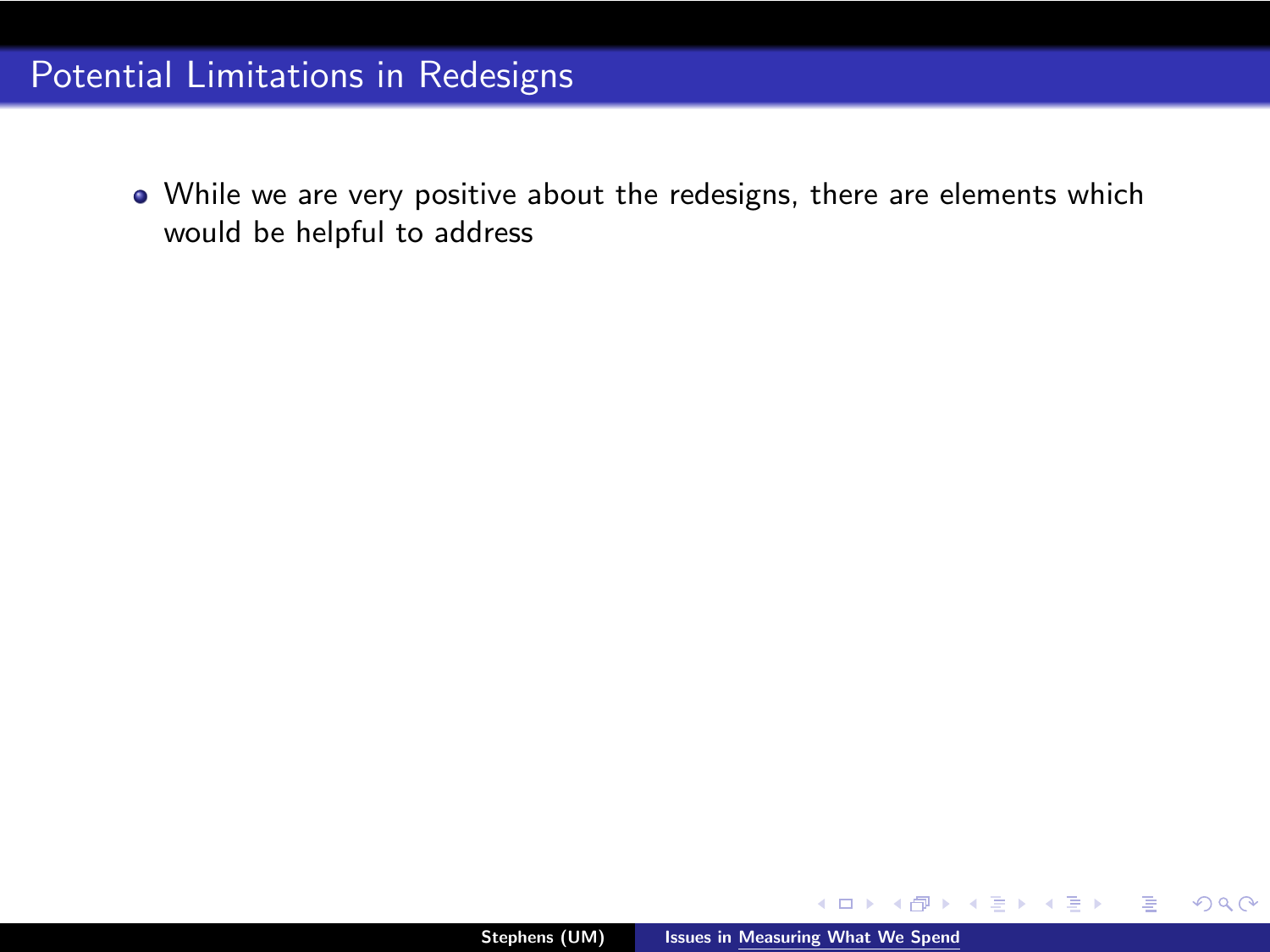#### Potential Limitations in Redesigns

- While we are very positive about the redesigns, there are elements which would be helpful to address
- Panel data is needed for microdata research that investigates changes in consumption
	- Short waves (e.g., two weeks) provide incomplete picture of spending
	- Small number of waves reduces effective sample size for any given change
	- Inability to examine changes at lower frequencies throughout the designs except Design B intensive subsample

モミト

 $\Omega$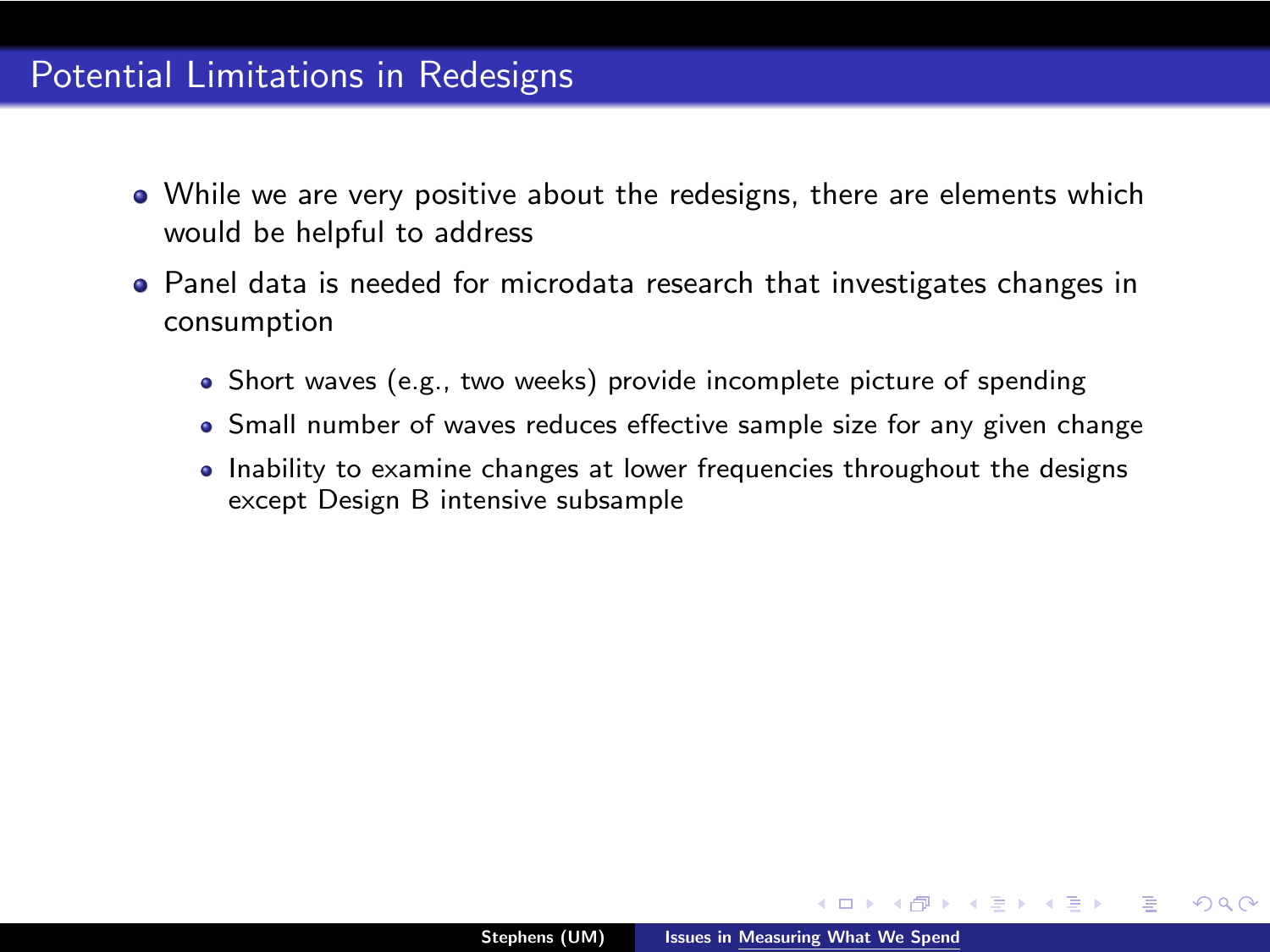## Potential Limitations in Redesigns

- While we are very positive about the redesigns, there are elements which would be helpful to address
- Panel data is needed for microdata research that investigates changes in consumption
	- Short waves (e.g., two weeks) provide incomplete picture of spending
	- Small number of waves reduces effective sample size for any given change
	- Inability to examine changes at lower frequencies throughout the designs except Design B intensive subsample
- Modeling of expenditures reduces respondent burden
	- Complexity of decision requires including individual specific prices in model
	- Thwarts use of data to uncover these behavioral relationships
	- Potentially problematic for distributional analysis
	- Modeling based on current income problematic for numerous economic uses
	- Collection of spending over differing time periods in same survey raise a different set of modeling issues.

4 日本 4 日本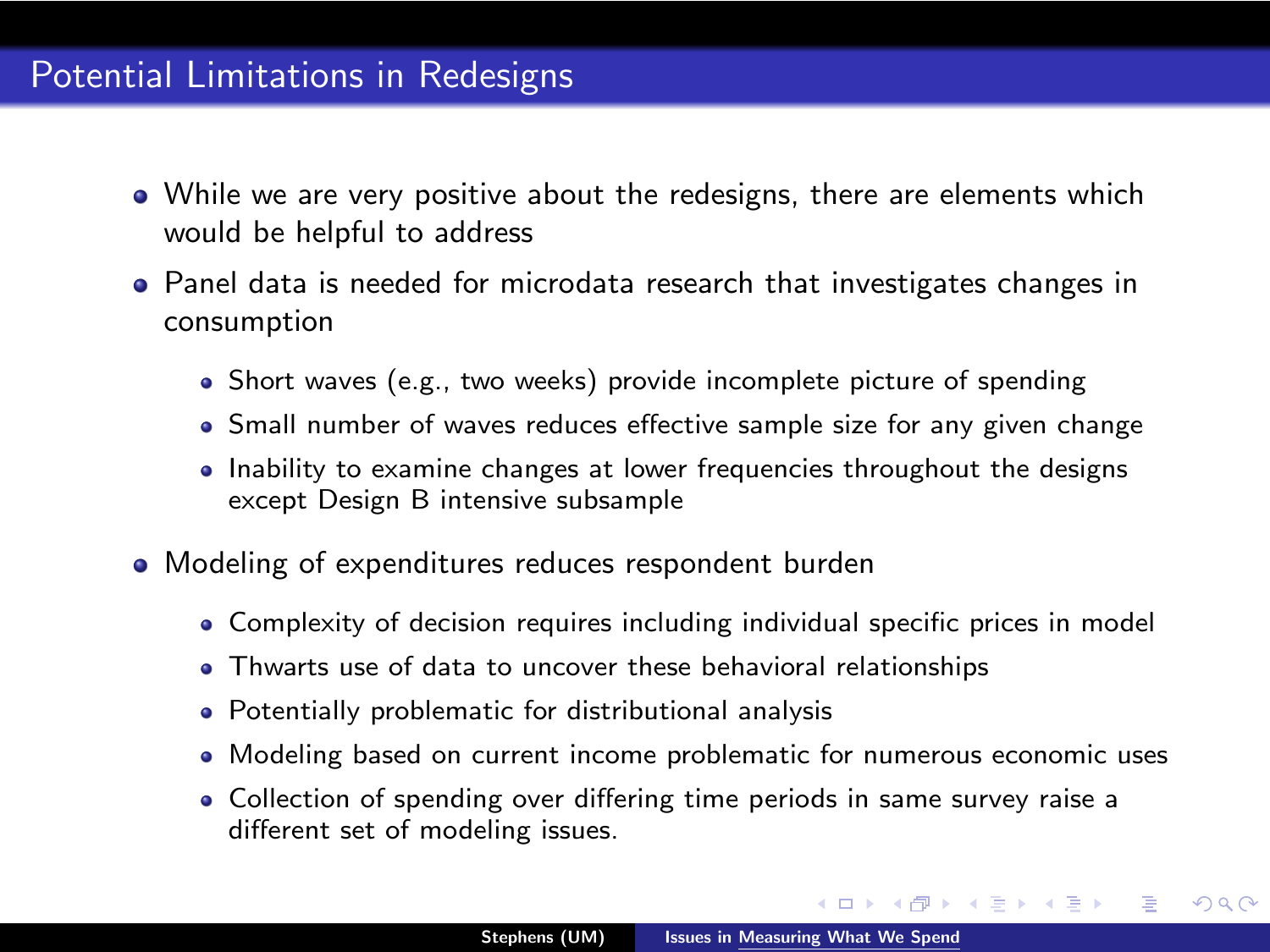## Quite Helpful But Nearly Invisible Recommendations

- We felt the next set of issues deserved greater attention than given, i.e., recommendations
- Immediately changing language of intro letter to allow for linkages as in
	- American Community Survey (ACS)
	- Survey of Program Participation (SIPP)
	- Current Population Survey (CPS)

 $2Q$ 

ス ヨ ト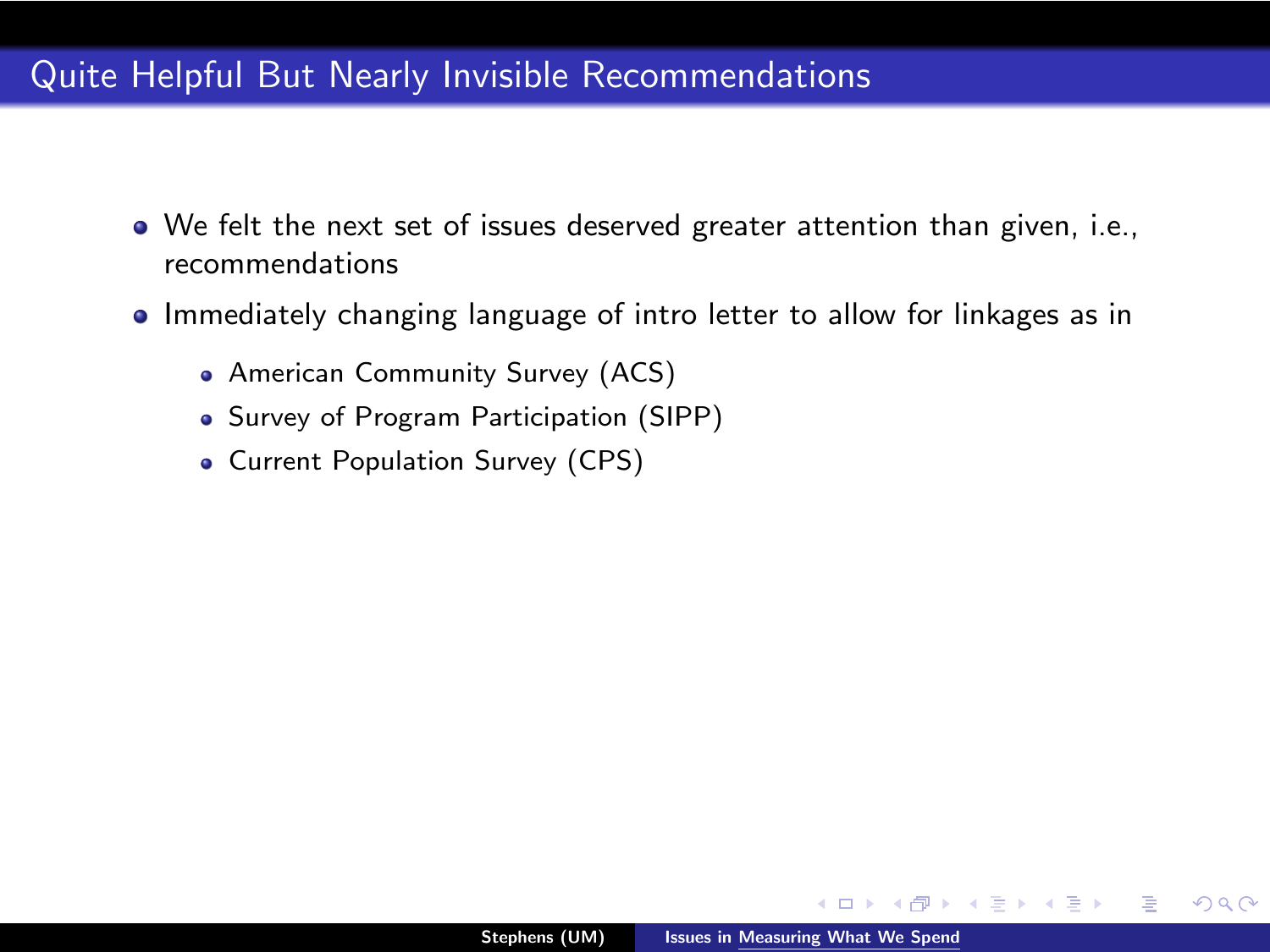## Quite Helpful But Nearly Invisible Recommendations

- We felt the next set of issues deserved greater attention than given, i.e., recommendations
- Immediately changing language of intro letter to allow for linkages as in
	- American Community Survey (ACS)
	- Survey of Program Participation (SIPP)
	- Current Population Survey (CPS)
- Development of a gold standard research panel
	- Advocated in design B: the development of an intensive gold standard survey that could be linked to a subset of the sample

不是 下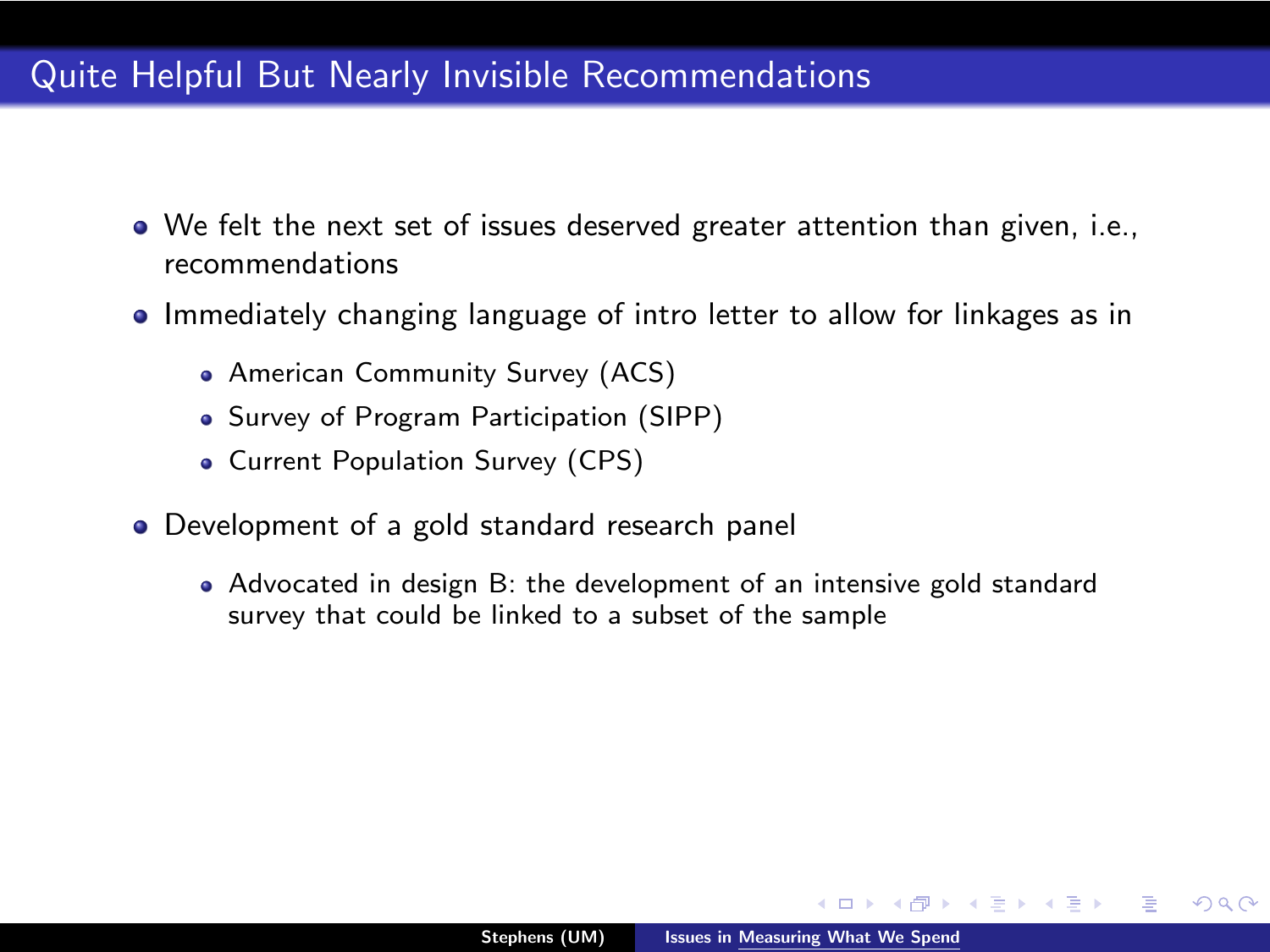## Quite Helpful But Nearly Invisible Recommendations

- We felt the next set of issues deserved greater attention than given, i.e., recommendations
- Immediately changing language of intro letter to allow for linkages as in
	- American Community Survey (ACS)
	- Survey of Program Participation (SIPP)
	- Current Population Survey (CPS)
- Development of a gold standard research panel
	- Advocated in design B: the development of an intensive gold standard survey that could be linked to a subset of the sample
- Having ability to balance budget during sample period
	- Requires spending and income collected over same interval
	- Provides additional check ("balance edit") to improve data quality

一 4 (三) ト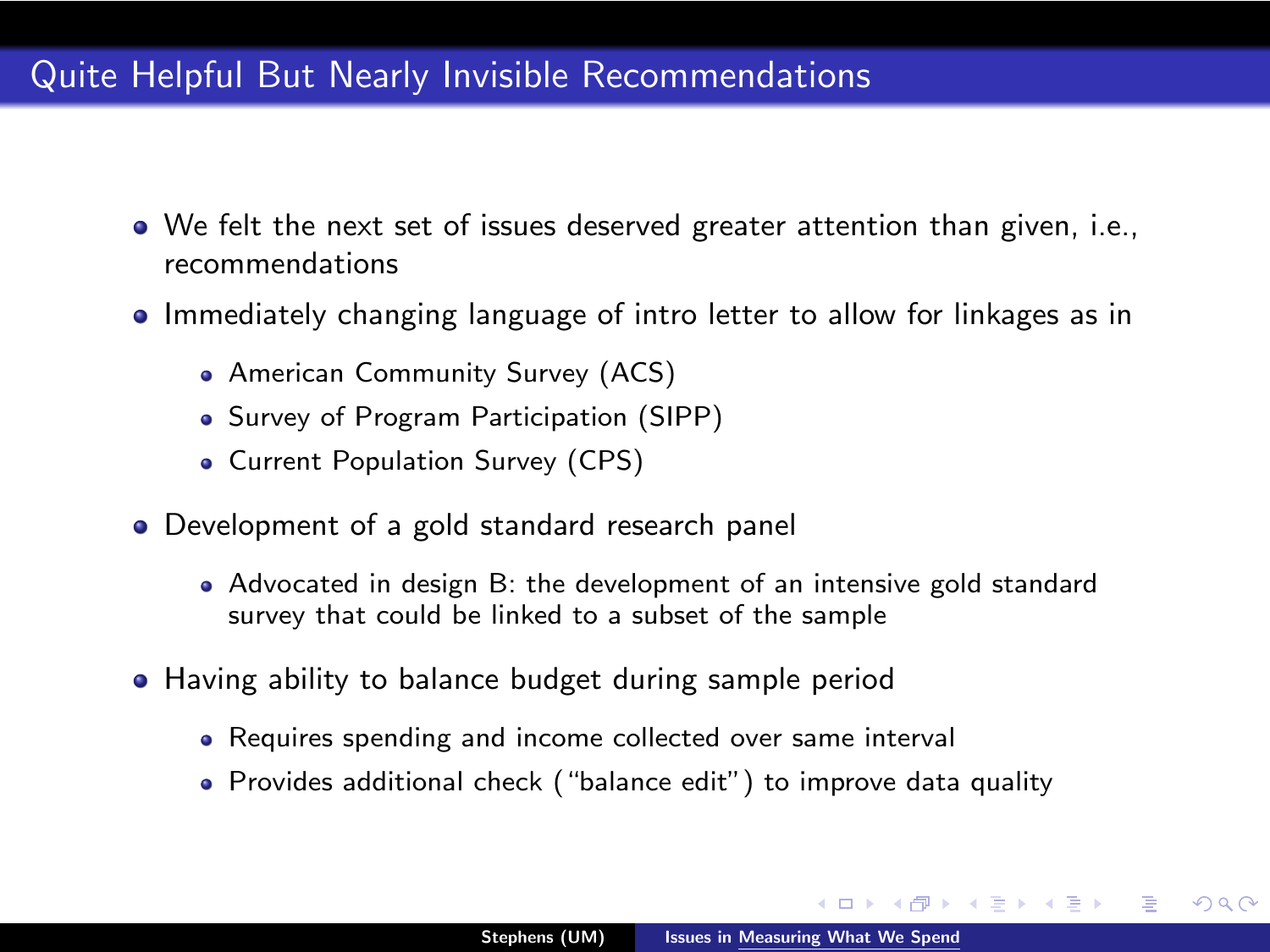- Using information on underreporting to improve survey design
	- Emphasis on gathering detail could be linked to item-specific underreporting

 $\leftarrow$ 

ミメ メミメ

G

 $2Q$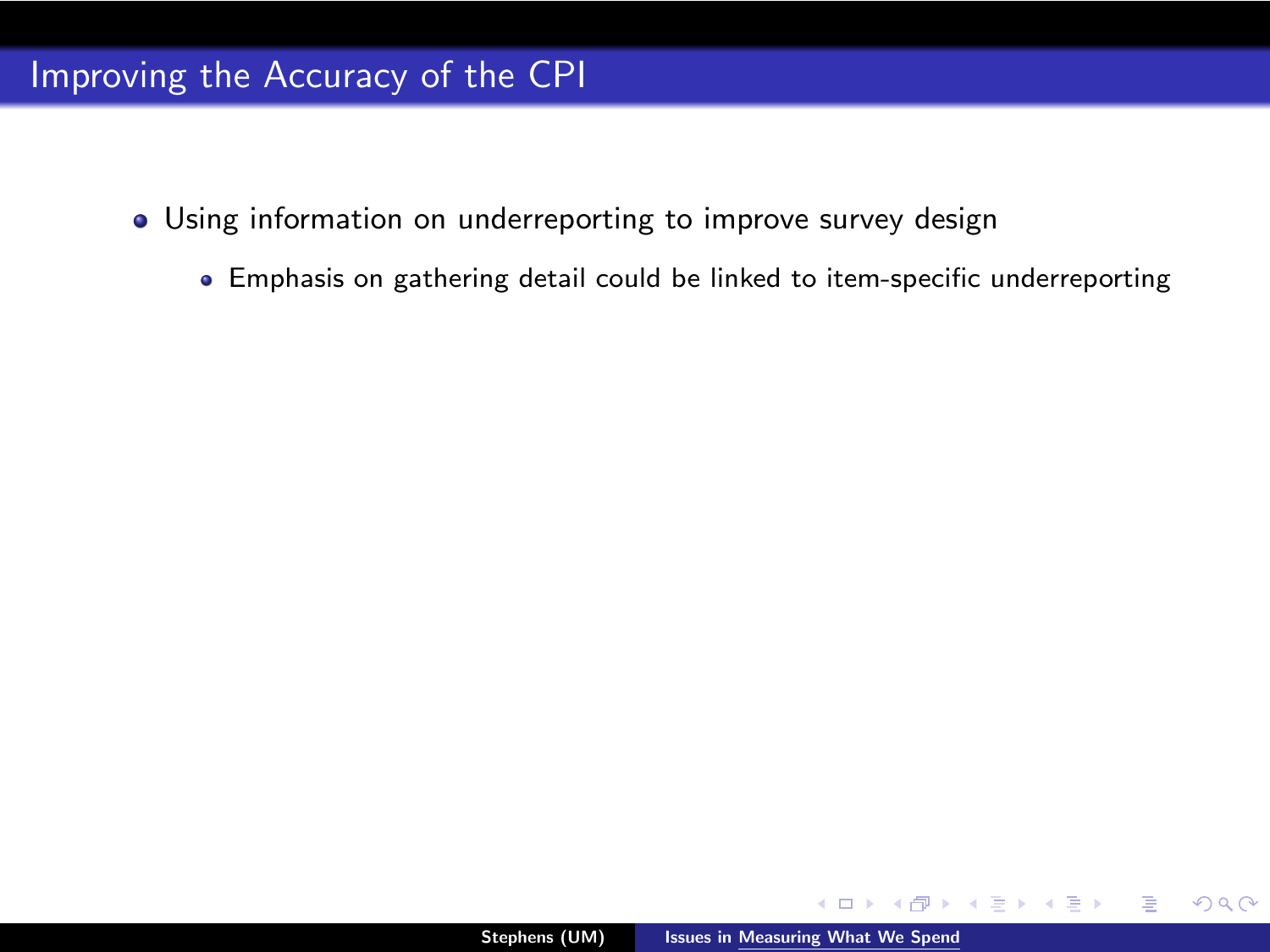- Using information on underreporting to improve survey design
	- Emphasis on gathering detail could be linked to item-specific underreporting
- Addressing underreporting by high income households
	- Recent study documents lower participation of high income households in CE (Sabelhaus et al. 2011).
	- Underreporting of certain items (e.g., jewelry) is linked to higher income households

 $-10.5$ 

ぼき メラト

 $2Q$ 

重